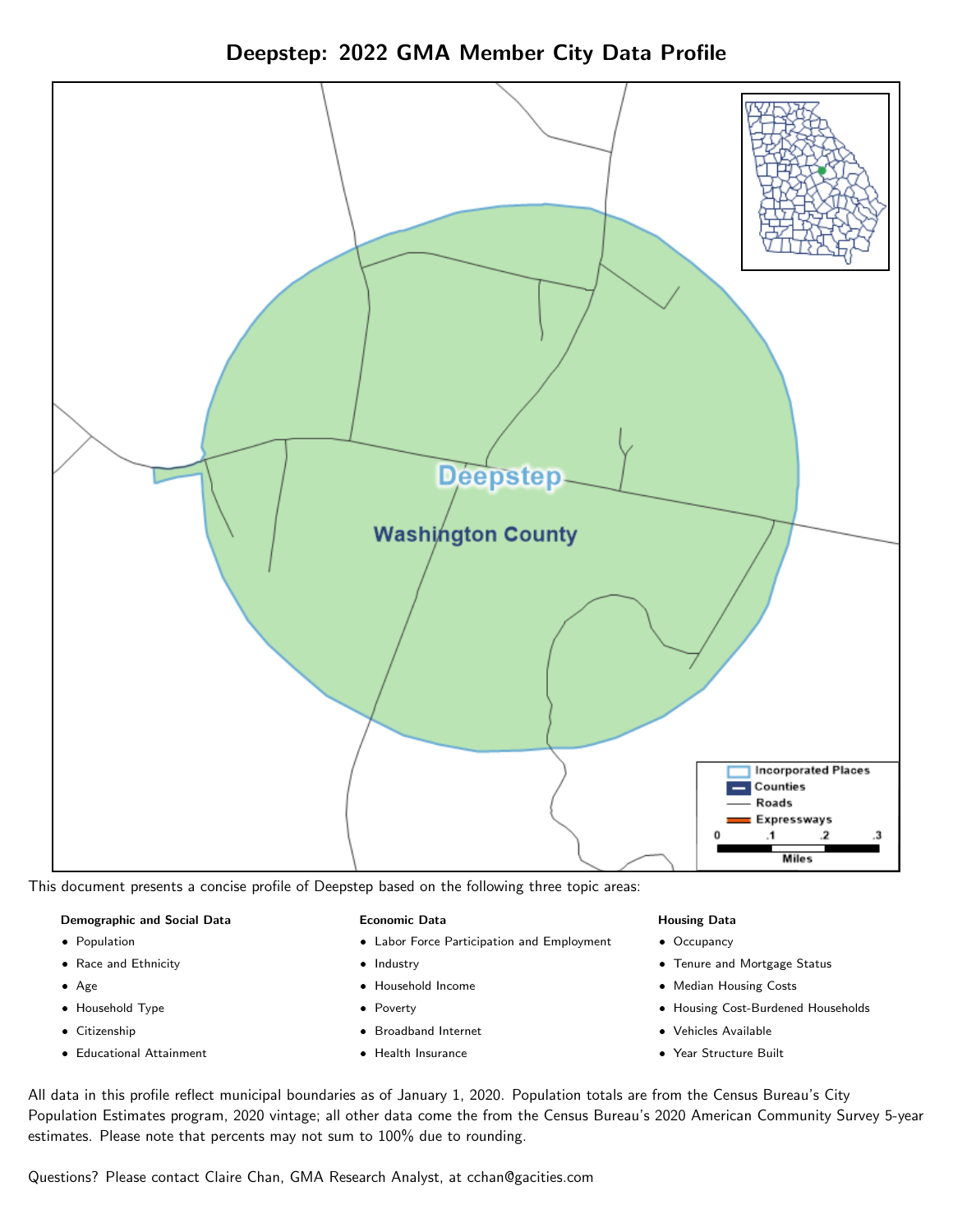# Deepstep: Demographic and Social



0% 2% 4% 6% 8% 10% Male **Female** 10% 8% 6% 4% 2% 85 and over 80-84 75-79 70-74 65-69 60-64 55-59 50-54 45-49 40-44 35-39 30-34 25-29 20-24  $15-19$  $10-14$ 5-9 Under 5

## **Citizenship**

Age

| <b>Native Born</b><br>100% |  |
|----------------------------|--|

## Race and Ethnicity



Source: U.S. Census Bureau, City Population Estimates, 2020 vintage Source: American Community Survey, 2020 5-year estimates, table B03002

## Household Type



Source: American Community Survey, 2020 5-year estimates, table B01001 Source: American Community Survey, 2020 5-year estimates, table B11001

## Educational Attainment



Source: American Community Survey, 2020 5-year estimates, table B05002 Source: American Community Survey, 2020 5-year estimates, table B15002

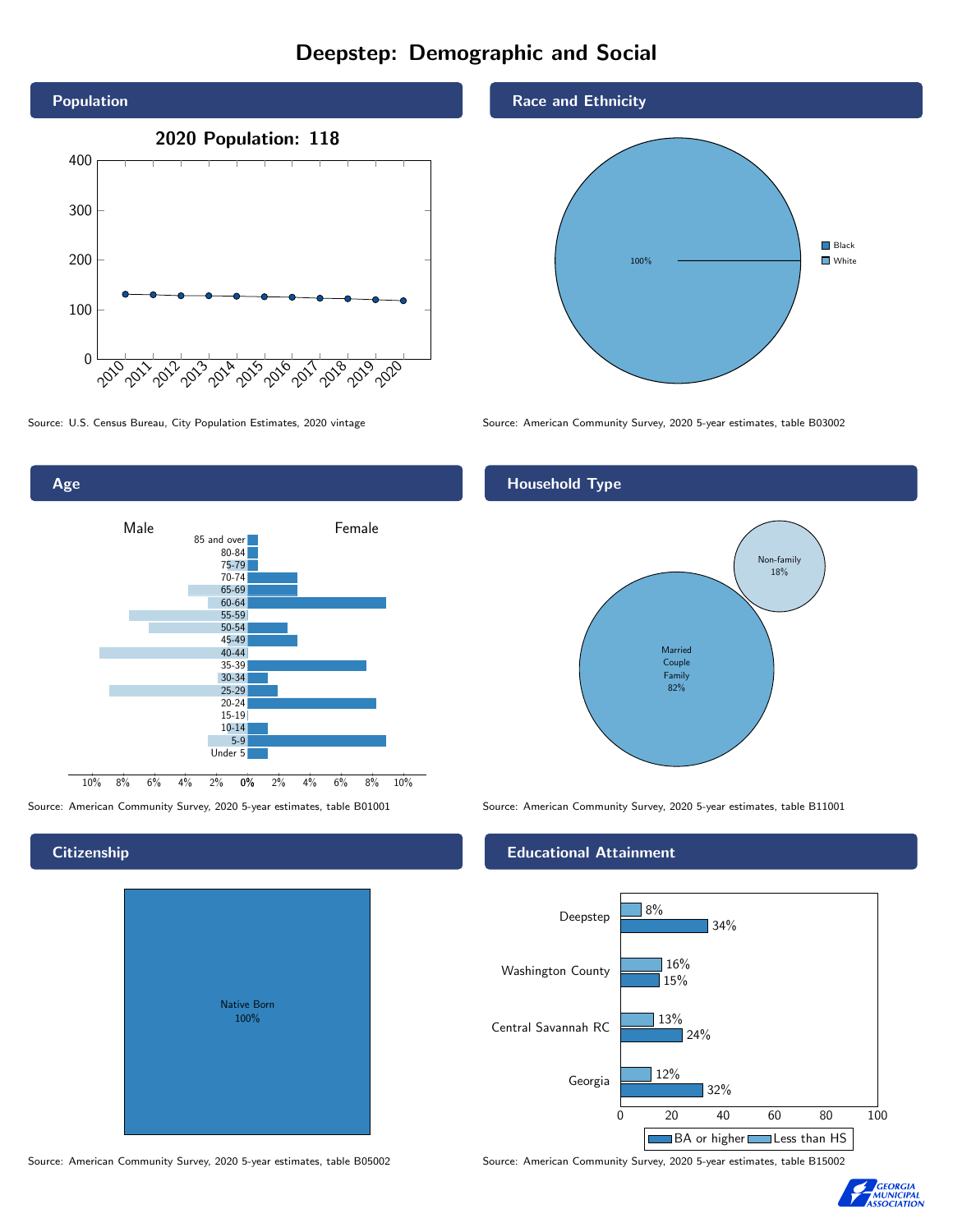# Deepstep: Economic



Source: American Community Survey, 2020 5-year estimates, table B23001 Note: Unemployment rate is based upon the civilian labor force.



Source: American Community Survey, 2020 5-year estimates, tables B19013 and B19025 Source: American Community Survey, 2020 5-year estimates, table B17010



#### Source: American Community Survey, 2020 5-year estimates, table B28002 Source: American Community Survey, 2020 5-year estimates, table B18135

## Industry

| Agriculture, forestry, fishing and hunting, and mining      |       |
|-------------------------------------------------------------|-------|
| Construction                                                | 5%    |
| Manufacturing                                               | 8%    |
| <b>Wholesale Trade</b>                                      | $0\%$ |
| Retail Trade                                                | 4%    |
| Transportation and warehousing, and utilities               |       |
| Information                                                 |       |
| Finance and insurance, real estate, rental, leasing         |       |
| Professional, scientific, mgt, administrative, waste mgt    |       |
| Educational services, and health care and social assistance |       |
| Arts, entertainment, recreation, accommodation, food        |       |
| service                                                     |       |
| Other services, except public administration                |       |
| Public administration                                       |       |

Source: American Community Survey, 2020 5-year estimates, table C24030

### **Poverty**



### Health Insurance